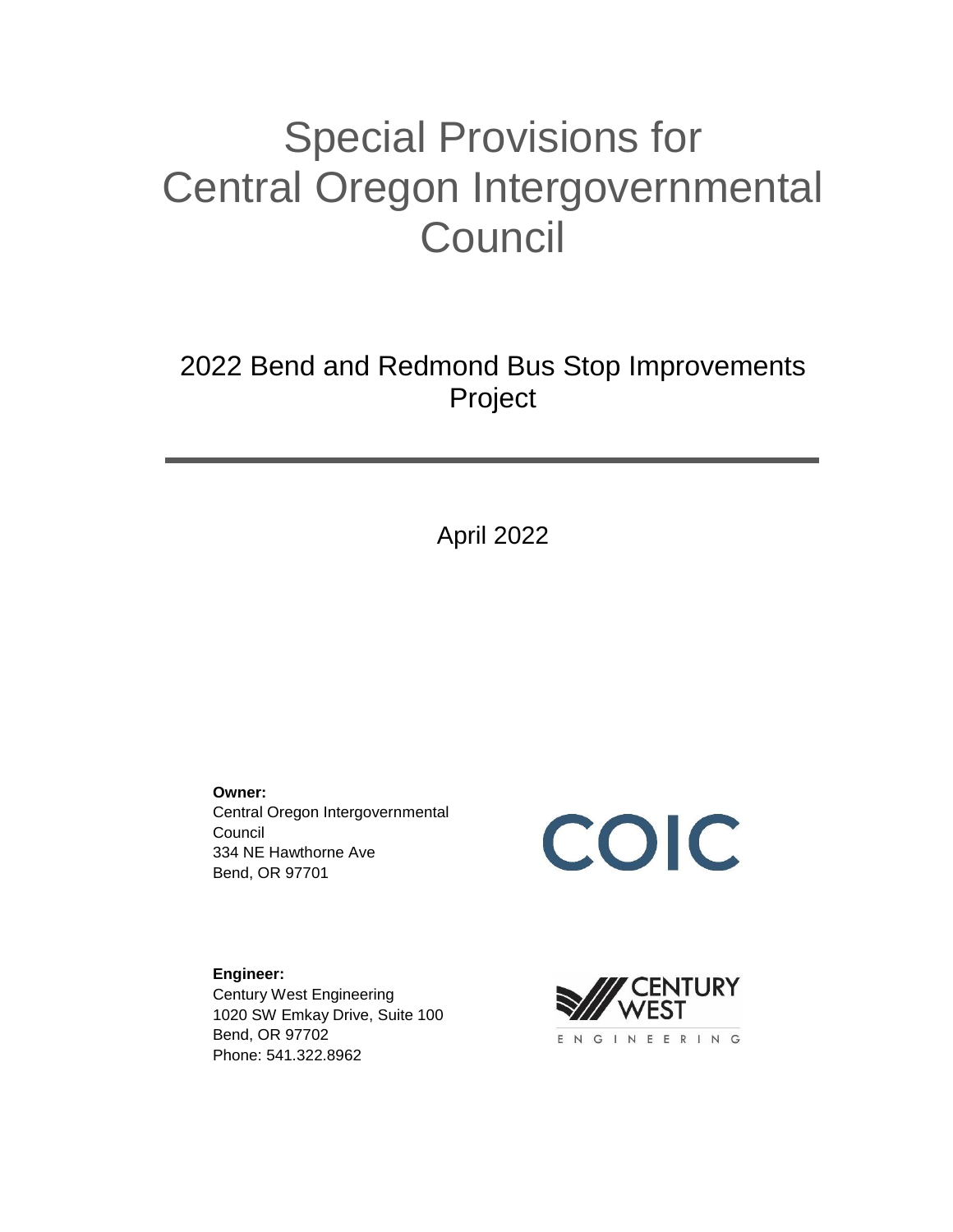| SECTION 00220 - ACCOMMODATIONS FOR PUBLIC TRAFFICERROR! BOOKMARK NOT DEFINED.               |  |
|---------------------------------------------------------------------------------------------|--|
| SECTION 00221 - COMMON PROVISIONS FOR WORK ZONE TRAFFIC CONTROLERROR! BOOKMARK NOT DEFINED. |  |
|                                                                                             |  |
|                                                                                             |  |
|                                                                                             |  |
|                                                                                             |  |
|                                                                                             |  |
|                                                                                             |  |
|                                                                                             |  |
|                                                                                             |  |
|                                                                                             |  |
|                                                                                             |  |
|                                                                                             |  |
|                                                                                             |  |
|                                                                                             |  |
|                                                                                             |  |
|                                                                                             |  |
|                                                                                             |  |
|                                                                                             |  |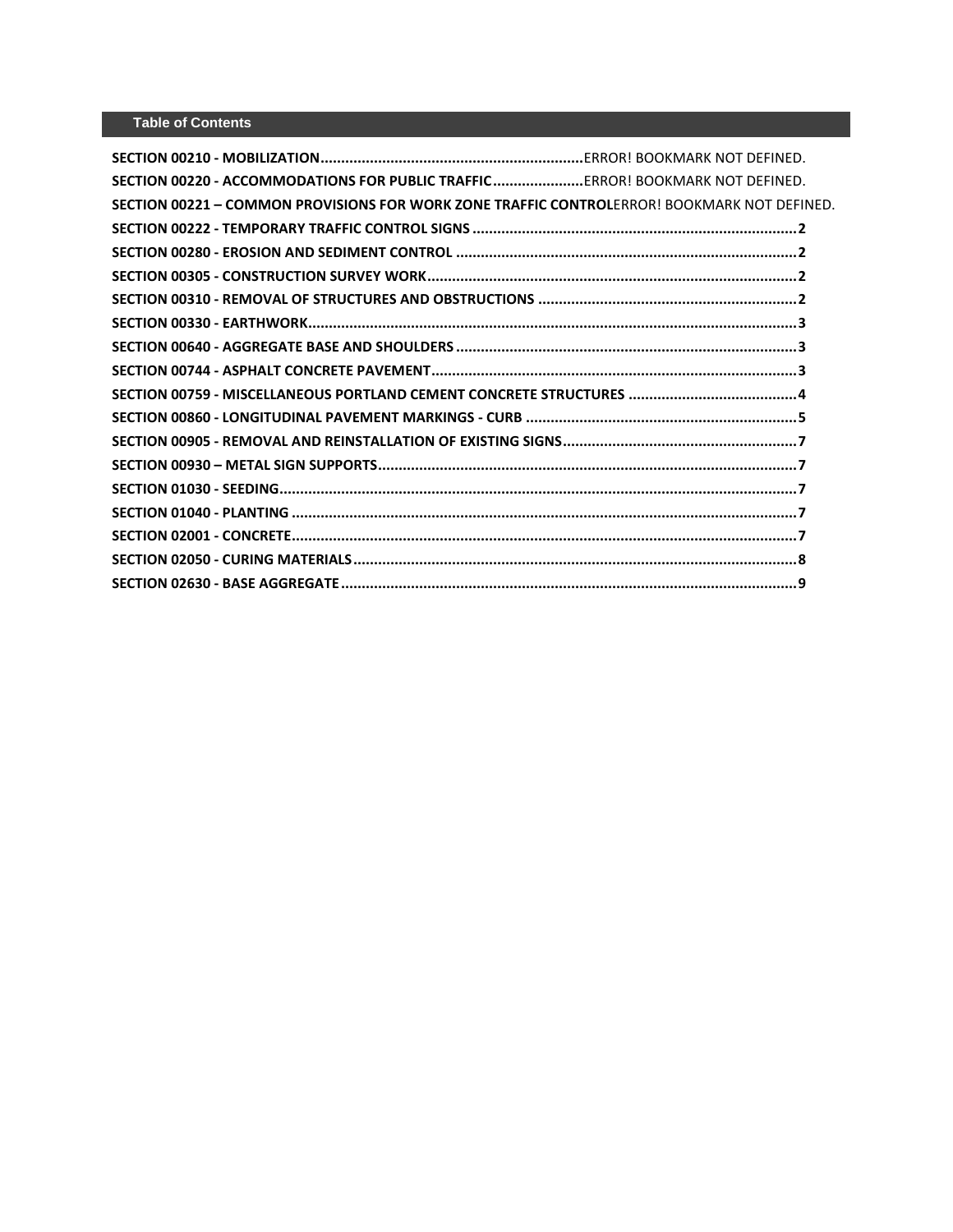### **SECTION 00210 - MOBILIZATION**

Comply with Section 00210 of the Standard Specifications.

### **SECTION 00220 - ACCOMMODATIONS FOR PUBLIC TRAFFIC**

Comply with Section 00220 of the Standard Specifications modified as follows:

**00220.02(a) General Requirements** - Add the following bullets*)* to the end of the bullet list:

 When an abrupt edge is created by excavation, protect traffic according to the "Excavation Abrupt Edge" and the "Typical Abrupt Edge Delineation" configurations shown on the Standard Drawings.

**00220.03(b) Closures** - Add the following bullet to the end of this section:

- The City of Bend & City of Redmond will require contractor to submit traffic control plans for approval prior to construction.
- Contractor shall obtain a Temporary Traffic Control Permit from the City of Bend prior to construction.
- Contractor shall follow the "City of Redmond Lane & Street Closures Required Notifications and Advisories" in solicitation.

**00220.40(e)(1) Closed Lanes** - Replace this subsection, except for the subsection number and title, with the following:

**Single Lane Closures** – One Traffic Lane may be closed during the following times:

At the discretion of the City of Bend and City of Redmond

# **SECTION 00221 - COMMON PROVISIONS FOR WORK ZONE TRAFFIC CONTROL**

Comply with Section 00221 of the Standard Specifications

#### **SECTION 00222 – TEMPORARY TRAFFIC CONTROL SIGNS**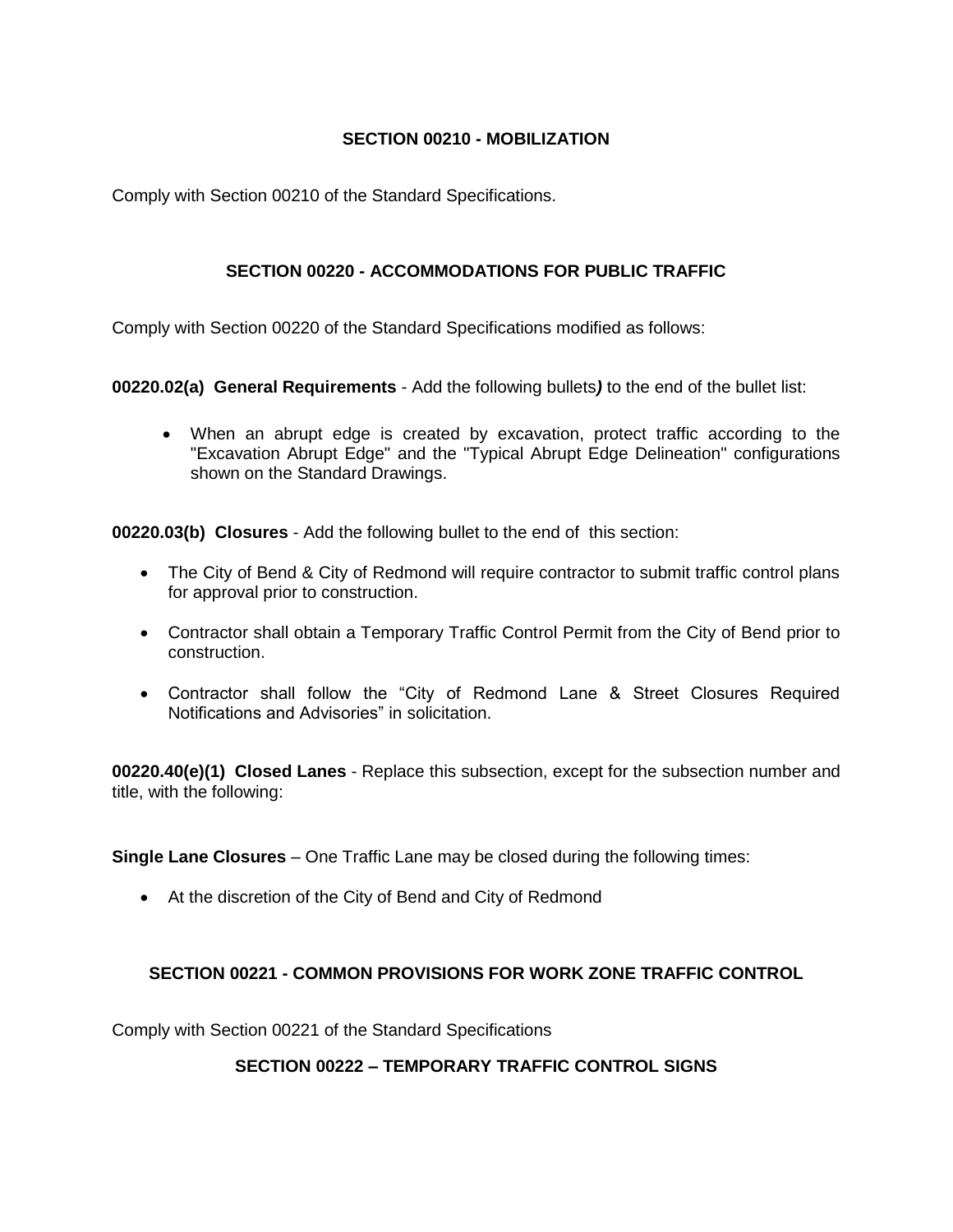Comply with Section 00222 of the Standard Specifications.

## **SECTION 00280 - EROSION AND SEDIMENT CONTROL**

Comply with Section 00280 of the Standard Specifications modified as follows:

**00280.06 Erosion and Sediment Control Manager** - Delete this subsection.

**00280.62 Inspection and Monitoring** - Replace this subsection, except for the subsection number and title, with the following:

Inspect the Project Site and all ESC devices for potential erosion or sediment movement on a weekly basis and when 1/2 inch or more of rainfall occurs within a 24-hour period, including weekends and holidays.

If a significant noncompliance or serious water quality issue occurs that could endanger health or the environment, verbally report it to the Engineer within 24 hours.

#### **SECTION 00305 - CONSTRUCTION SURVEY WORK**

Comply with Section 00305 of the Standard Specifications.

#### **SECTION 00310 - REMOVAL OF STRUCTURES AND OBSTRUCTIONS**

Comply with Section 00310 of the Standard Specifications modified as follows:

**00310.90 Payment** - Add the following to the end of this subsection:

No separate or additional payment will be made for removal or disposal Work included in Section 00330 according to 00310.02.

**00310.92 Separate Item Basis** - Add the following Pay Item to the Pay Item list:

(i) Removal of Walk, Curb, Surfacing.......................... Square Yard

Add the following to the end of this subsection:

Item (i) includes all removal Work associated with bus stop improvements, including but not limited to PCC Saw Cutting. Item (i) does not include Asphalt Pavement Saw Cutting.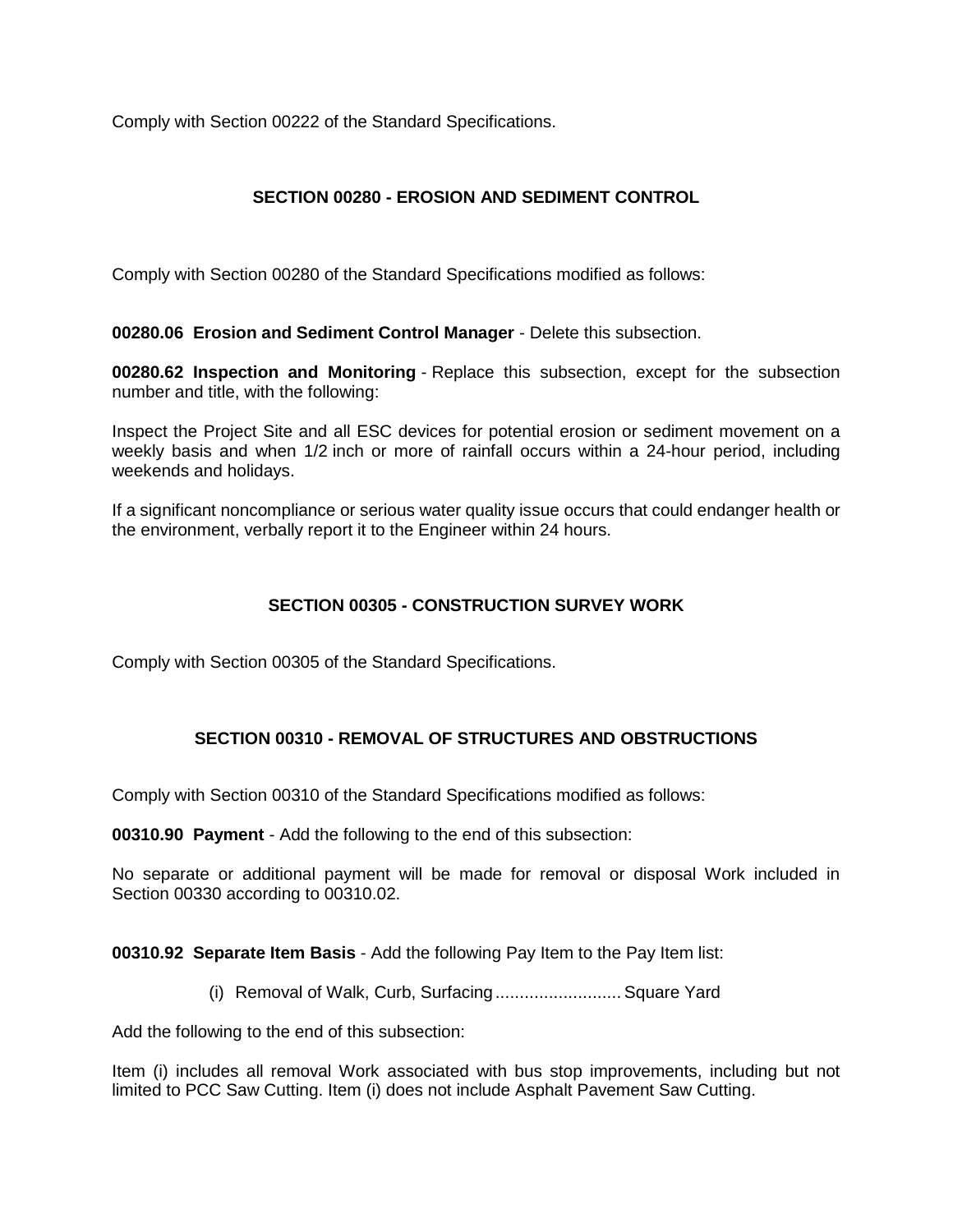#### **SECTION 00330 - EARTHWORK**

Comply with Section 00330 of the Standard Specifications modified as follows:

**00330.80 Measurement** – Replace the entire section with the following paragraph:

No measurement for quantities will be made for excavation required for sidewalk and bus pad base aggregate.

**00330.90 Payment** – Replace the entire section with the following paragraph:

No payment will be made for quantities for excavation required for sidewalk and bus pad base aggregate.

**00330.92 Kinds of Incidental Earthwork** - Add the following bullets to the end of the bullet list:

• Earthwork and excavation required for bus pad and sidewalk base aggregate.

### **SECTION 00640 - AGGREGATE BASE AND SHOULDERS**

Comply with Section 00640 of the Standard Specifications.

# **SECTION 00744 - ASPHALT CONCRETE PAVEMENT**

Comply with Section 00744 of the Standard Specifications modified as follows:

**00744.11(a) Asphalt Cement** - Add the following to the end of this subsection:

Provide **PG 64-28** grade asphalt cement for this Project.

**00744.44(b) Drop-Offs** - Replace the bullet that begins "Provide warning signs and markings…" with the following bullet:

• Provide warning signs and markings according to Sections 00221, 00222, 00224 and 00225 where abrupt or sloped edge drop-offs greater than 1 inch in height occur.

**00744.90 Payment –** Replace this subsection, except for the subsection number and title, with the following:

The accepted quantities of ACP incorporated into the Project, whether or not recycled materials are used, will be paid for at the Contract unit price, per ton, for the item "Level 3, 1/2 inch ACP".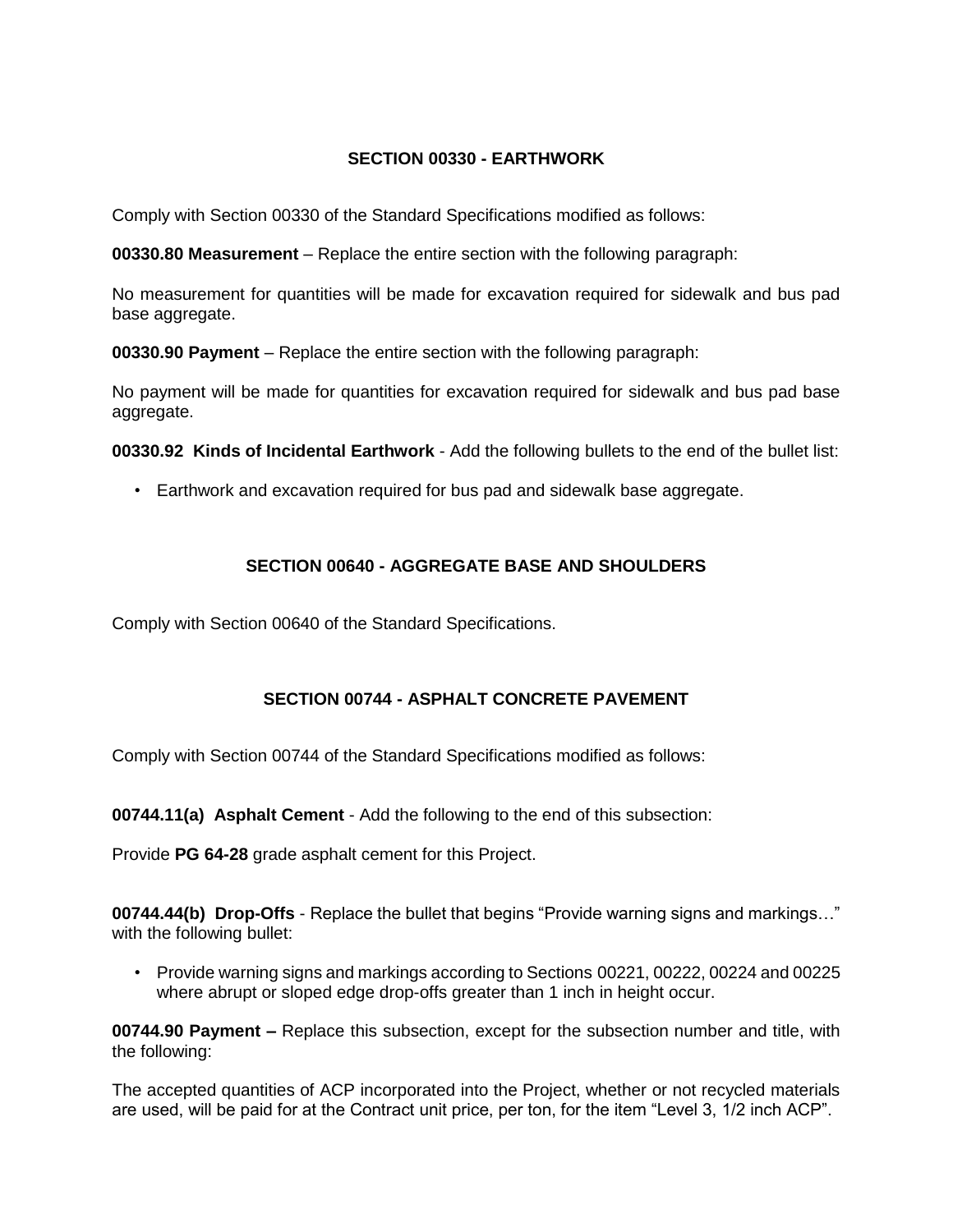Payment will be payment in full for furnishing and placing all materials, and for furnishing all Equipment, labor, and Incidentals necessary to complete the Work as specified.

No separate or additional payment will be made for:

Asphalt cement, mineral filler, lime, and anti-stripping or other additives

#### **SECTION 00759 - MISCELLANEOUS PORTLAND CEMENT CONCRETE STRUCTURES**

Comply with Section 00759 of the Standard Specifications modified as follows:

Add the following subsection:

**00759.03(d) Corrective Action Plan** - Unless minor corrective actions are approved by the engineer, deficient panels shall be replaced at the Contractor's expense.

At least 21 Calendar Days before concrete Structures Work is scheduled to begin, submit a corrective action plan. The corrective action plan shall address procedures to correct deficient Structures through minor corrective action or replacement according to 00759.55(a), and include:

- List of minor corrective actions that will be used to correct deficiencies, according to 00759.50 and 00759.55.
- Procedures for performing corrective action.
- Proposed concrete grinding Equipment and method of grinding.
- Proposed concrete repair Material used for resurfacing ground concrete surfaces according to Section 02015.
- Construction activities, Equipment and staging necessary to complete corrective action Work.

The Engineer will review the corrective action plan(s) and provide a response to the Contractor within 5 Days after receiving the plan. Do not begin concrete Structure Work until the corrective action plan is approved by the Engineer.

**00759.50(a) General** - Add the following paragraphs to the end of this subsection:

In addition, finish concrete surfaces of Structures to be within the established Slopes and dimensions allowed by the Standard Drawings and Plans. Repair or remove and replace Structures not meeting the Standard Drawings and Plans at no additional cost to the Agency.

Submit a corrective action plan for each non-compliant Structure after receiving notice of noncompliance from the Engineer. Perform correction of defects according to 00759.55.

**00759.50(c) Driveways, Walks, and Surfacings** - Replace this subsection, except for the subsection number and title, with the following: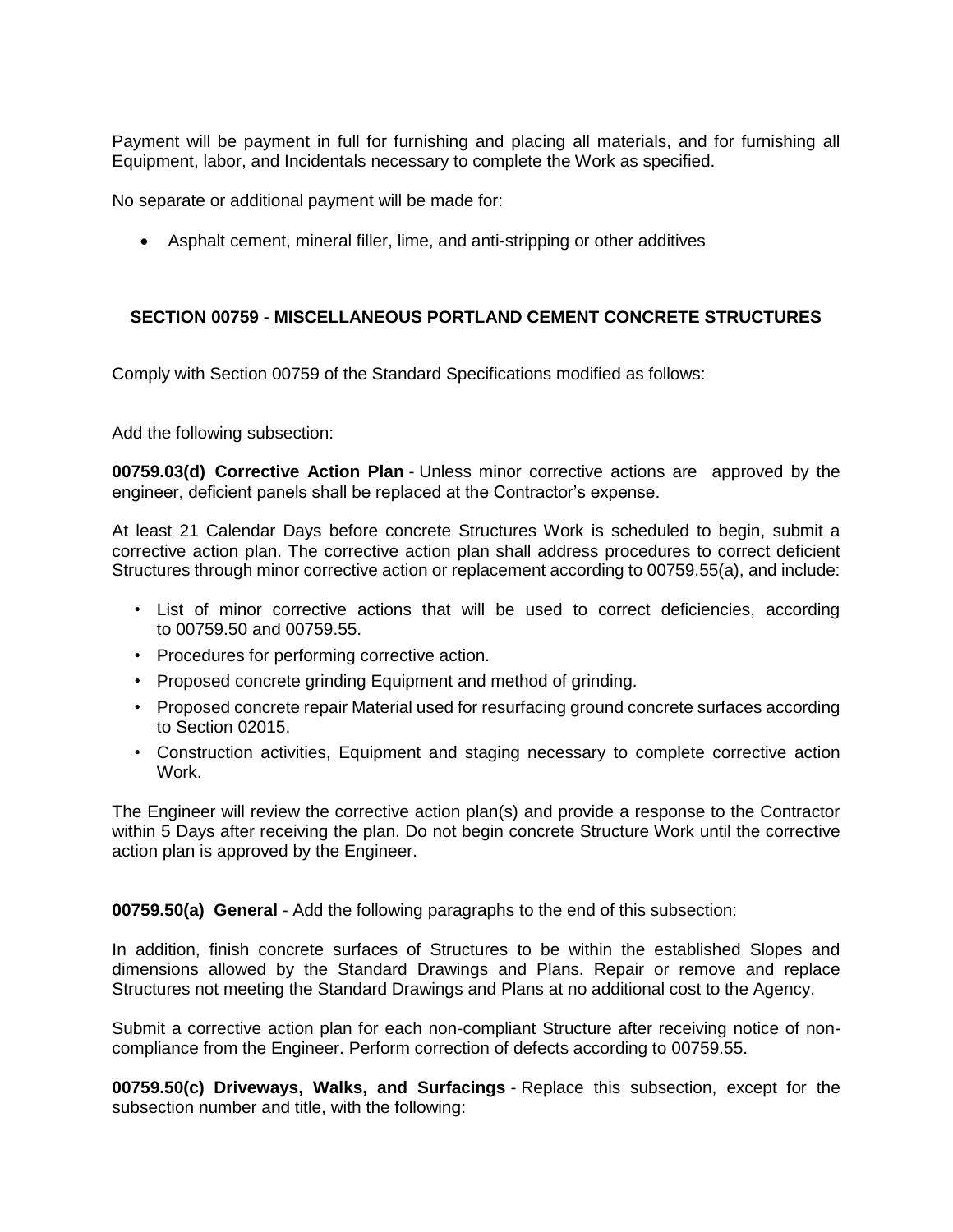Prevent segregation of the concrete during placement. Strike-off the concrete to the grade shown, and float the surface smooth. After the water sheen disappears, edge the joints and remove edging tool marks prior to final finishing. Lightly cross-broom the surface to a uniform texture. Do not trowel joints or edges after brooming surface.

The 24 inch smart level will be used to measure bus pad and sidewalk cross slopes on the Pedestrian Access Route, Loading and Alightment Zones, Shelter and Bench pads.

Add the following subsection:

**00759.55 Correction of Deficient Structures** - Unless otherwise approved, notify the Engineer before performing corrective action. Correct deficiencies at no additional cost to the Agency. Perform corrective actions as directed, according to the approved corrective action plan, and according to the following:

**(a) Minor Corrective Action** - Submit Equipment and procedure for minor corrective action to the Engineer for approval. Minor corrective action can be performed to correct a deficiency up to 1 square foot per panel. Limit minor corrective action to one area per panel. Perform minor corrective action according to the following:

**(1) Concrete Grinding** - Grinding to correct high area deficiencies is limited to 3/16 inch. Use equipment meeting the requirements of 00759.23. Resurface all ground concrete surfaces according to 00759.55(a)(2).

**(2) ACP Grinding** - Taper grind to match existing Pavement with a minimum grinding width of 1 foot for each 1/4 inch of ACP removed.

**(b) Acceptance of Structures** - Once the corrective work or replacement has been completed, acceptance will be based on the Engineer's inspection and approval of the Structure.

**00759.90 Payment** – Modify this section as follows:

Delete the following pay items:

(l) Truncated Domes on New Surfaces

(m) Truncated Domes on Existing Surfaces

Add the following pay items and paragraph:

(o) Concrete Walks, 4" Thick (p) Concrete Bus Shelter Pad, 6" Thick

Items (o) and (p) include restoration of pavers as necessary.

Add the following sentence to the end of the paragraph that begins "No separate or additional payment will be…"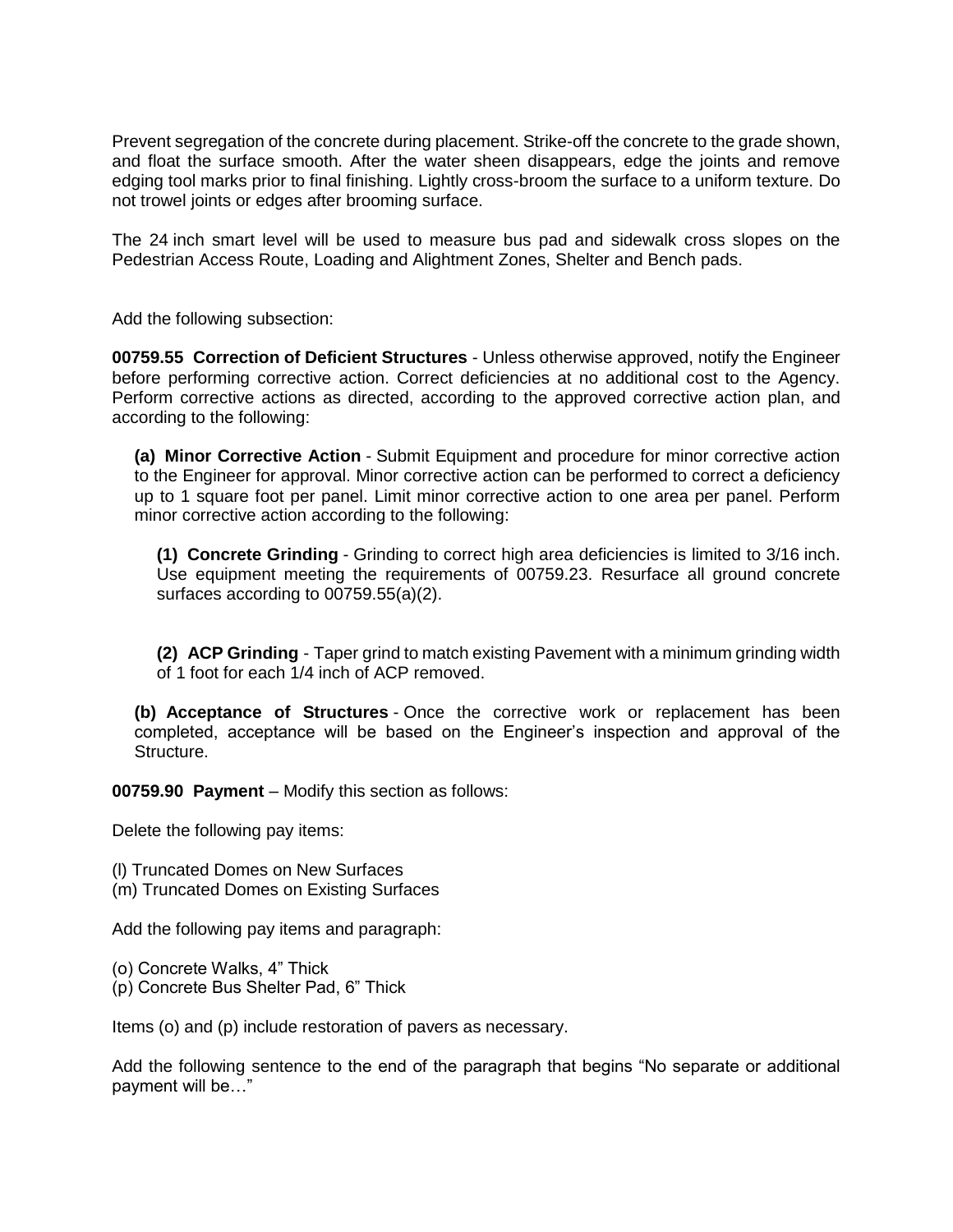No separate or additional payment will be made for truncated dome detectable warning panels.

# **SECTION 00860 - LONGITUDINAL PAVEMENT MARKINGS - CURB**

Comply with Section 00860 of the Standard Specifications modified as follows:

# **Materials**

**00860.10 Materials** – Furnish yellow paint, color #13538 from the QPL.

**00860.45 Installation** - Replace this subsection with the following:

- Apply two separate applications of painted curb markings. Retrace the second application directly over the first application, within 1/16 inch as follows:
	- Apply the second application after 2 hours but within 48 hours of the first application.
- Apply each painted marking application at a thickness of 15 mils wet, equivalent to 17 gallons per mile for a 4 inch wide solid stripe.
- Apply reflective elements for each application at a minimum rate of 5 pounds per gallon of paint. Embed, by means of paint wicking, a minimum of 80 percent of the reflective elements in the paint to a minimum depth of 50 percent of their diameter.

Minimum initial retroreflectivity shall be the following:

• Yellow  $-200 \text{ mod/m}^2/\text{lx}$ 

**00860.80 Measurement** - Replace this subsection with the following:

The quantities of painted curb markings will be measured on the length basis. Painted curb markings shall the cover the entire width and face of curb.

**00860.90 Payment** - Replace the paragraph that begins with "The accepted quantities…" with the following:

The accepted quantities of painted curb markings will be paid for at the Contract unit price, per foot, for the item "Curb Marking, Paint.

# **SECTION 00905 - REMOVAL AND REINSTALLATION OF EXISTING SIGNS**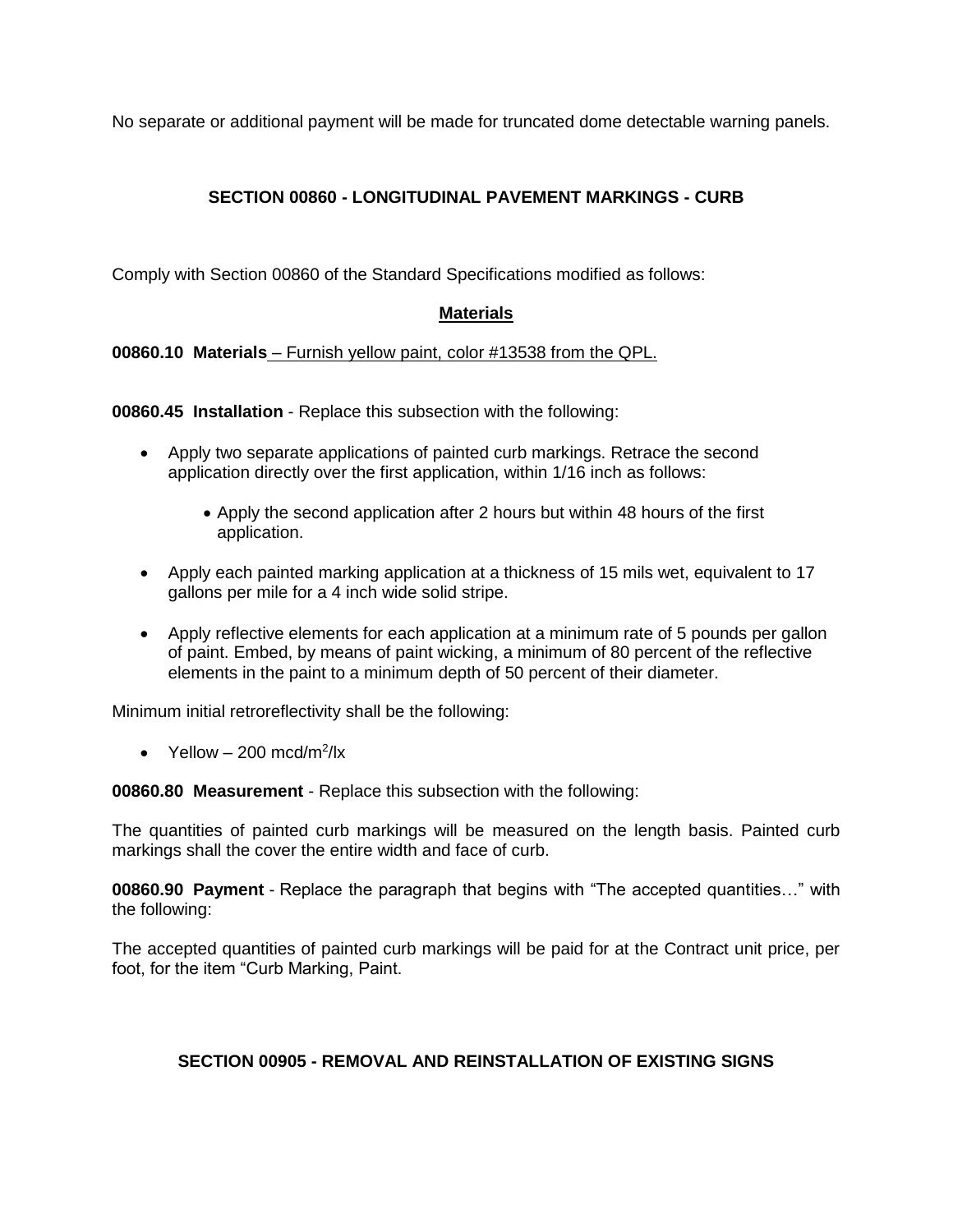Comply with Section 00905 of the Standard Specifications.

## **SECTION 00930 - METAL SIGN SUPPORTS**

Comply with Section 00930 of the Standard Specifications modified as follows:

**00930.80 Measurement** – Replace the entire section with the following sentence: Measurement will be made on a per each basis.

**00930.90 Payment** - Modify this subsection as follows:

(q) Perforated Steel Square Tube Anchor Sign Supports……….each

### **SECTION 01030 - SEEDING**

Comply with Section 01030 of the Standard Specifications modified as follows:

**01030.13(f) Types of Seed Mixes** - Add the following to the end of this subsection:

Provide the following seed mix formulas:

• **Lawn Seeding**

# **SECTION 01040 - PLANTING**

Comply with Section 01040 of the Standard Specifications.

# **SECTION 02001 - CONCRETE**

Comply with Section 02001 of the Standard Specifications modified as follows:

**02001.02 Abbreviations and Definitions:** Replace the sentence that begins "**Pozzolans** - Fly ash, silica fume…" with the following sentence:

**Pozzolans** - Fly ash, natural Pozzolans, silica fume, and high-reactivity Pozzolans.

Replace the sentence that begins "**Supplementary Cementitious Materials** - Fly ash, silica fume…" with the following sentence:

**Supplementary Cementitious Materials** - Pozzolans and ground granulated blast furnace slag.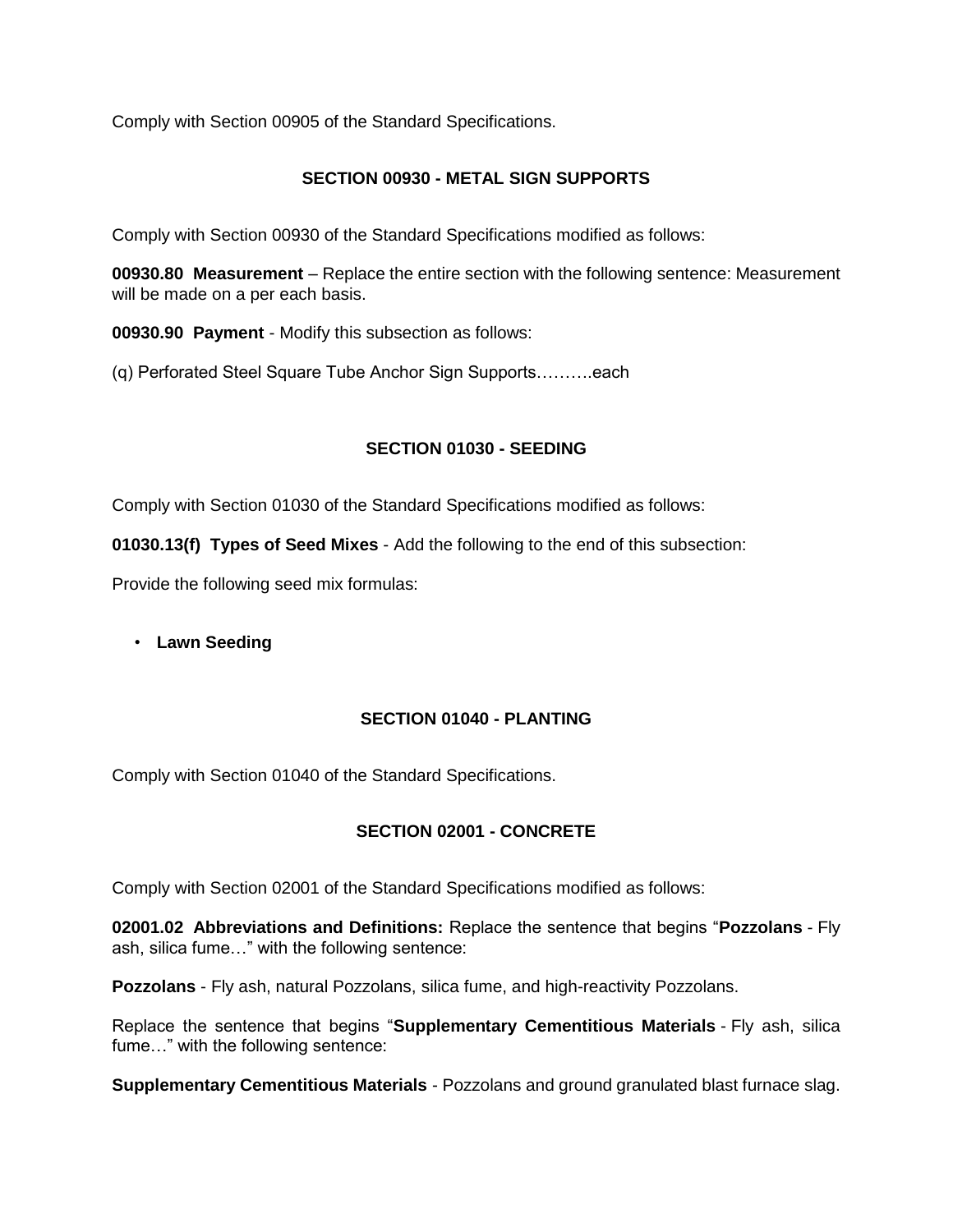**02001.15(a) Current Mix Designs** - Replace this subsection, except for the subsection number and title, with the following:

Mix designs that meet the requirements for the specified class of concrete and are currently being used or have been used within the past 24 months on any project, public or private, may be submitted for review. Provide individual test results that comprise the average if more than one data point exists. For paving designs the flexural strength testing must be from within the last two years. For HPC designs the length change and permeability tests must be from within the last two years.

**02001.20(a) Strength** - Replace Table 2001-1 with the following Table 2001-1:

| <b>Concrete Strength and Water/Cementitious</b><br><b>Material (w/cm) Ratio</b> |                                           |                       |  |  |  |  |  |
|---------------------------------------------------------------------------------|-------------------------------------------|-----------------------|--|--|--|--|--|
| <b>Type of Concrete</b>                                                         | <b>Strength</b><br>$f$ <sub>c</sub> (psi) | Maximum<br>w/cm Ratio |  |  |  |  |  |
|                                                                                 | 3300                                      | 0.50                  |  |  |  |  |  |
| Structural                                                                      | 3300<br>(Seal)                            | 0.45                  |  |  |  |  |  |
|                                                                                 | 4000                                      |                       |  |  |  |  |  |
|                                                                                 | 4000<br>(Drilled Shaft)                   | 0.48                  |  |  |  |  |  |
|                                                                                 | HPC4500                                   |                       |  |  |  |  |  |
|                                                                                 | <b>HPC(IC)4500</b>                        | 0.40                  |  |  |  |  |  |
|                                                                                 | $5000 +$                                  |                       |  |  |  |  |  |
| Paving                                                                          | 4000                                      | 0.44                  |  |  |  |  |  |
| <b>PPCM's</b><br>(with cast-in-place<br>decks and no<br>entrained air)          | 5000                                      | 0.48                  |  |  |  |  |  |
|                                                                                 | 5500                                      | 0.44                  |  |  |  |  |  |
|                                                                                 | $6000 +$                                  | 0.42                  |  |  |  |  |  |

#### **Table 02001-1**

#### **SECTION 02050 - CURING MATERIALS**

Comply with Section 02050 of the Standard Specifications modified as follows:

**02050.10 Liquid Compounds** - Replace the paragraph that begins "Furnish liquid membraneforming curing…" with the following paragraph:

Furnish liquid membrane-forming curing compounds from the QPL and meeting the requirements of ASTM C309. Before use, submit a one quart sample from each lot for testing. Samples will be